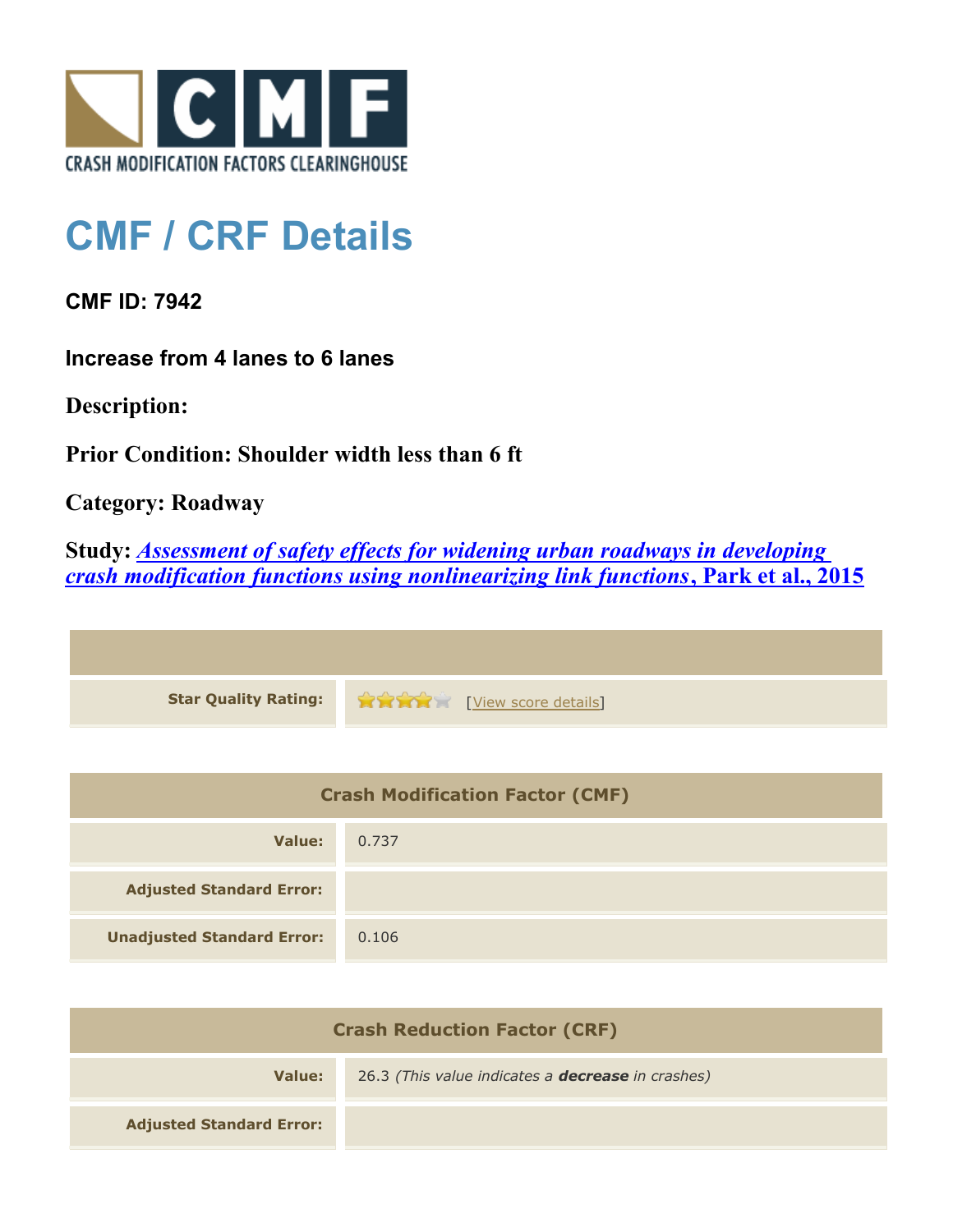| <b>Applicability</b>       |                                                    |
|----------------------------|----------------------------------------------------|
| <b>Crash Type:</b>         | All                                                |
| <b>Crash Severity:</b>     | All                                                |
| <b>Roadway Types:</b>      | Not specified                                      |
| <b>Number of Lanes:</b>    |                                                    |
| <b>Road Division Type:</b> |                                                    |
| <b>Speed Limit:</b>        | $40 - 60$                                          |
| <b>Area Type:</b>          | Urban                                              |
| <b>Traffic Volume:</b>     | 20500 to 60683 Annual Average Daily Traffic (AADT) |
| <b>Time of Day:</b>        |                                                    |
| .<br>$-1$                  |                                                    |

## *If countermeasure is intersection-based*

| <b>Intersection Type:</b>         |  |
|-----------------------------------|--|
| <b>Intersection Geometry:</b>     |  |
| <b>Traffic Control:</b>           |  |
| <b>Major Road Traffic Volume:</b> |  |
| <b>Minor Road Traffic Volume:</b> |  |

| <b>Development Details</b>      |              |
|---------------------------------|--------------|
| <b>Date Range of Data Used:</b> | 2003 to 2012 |
| <b>Municipality:</b>            |              |
| State:                          | - FL         |